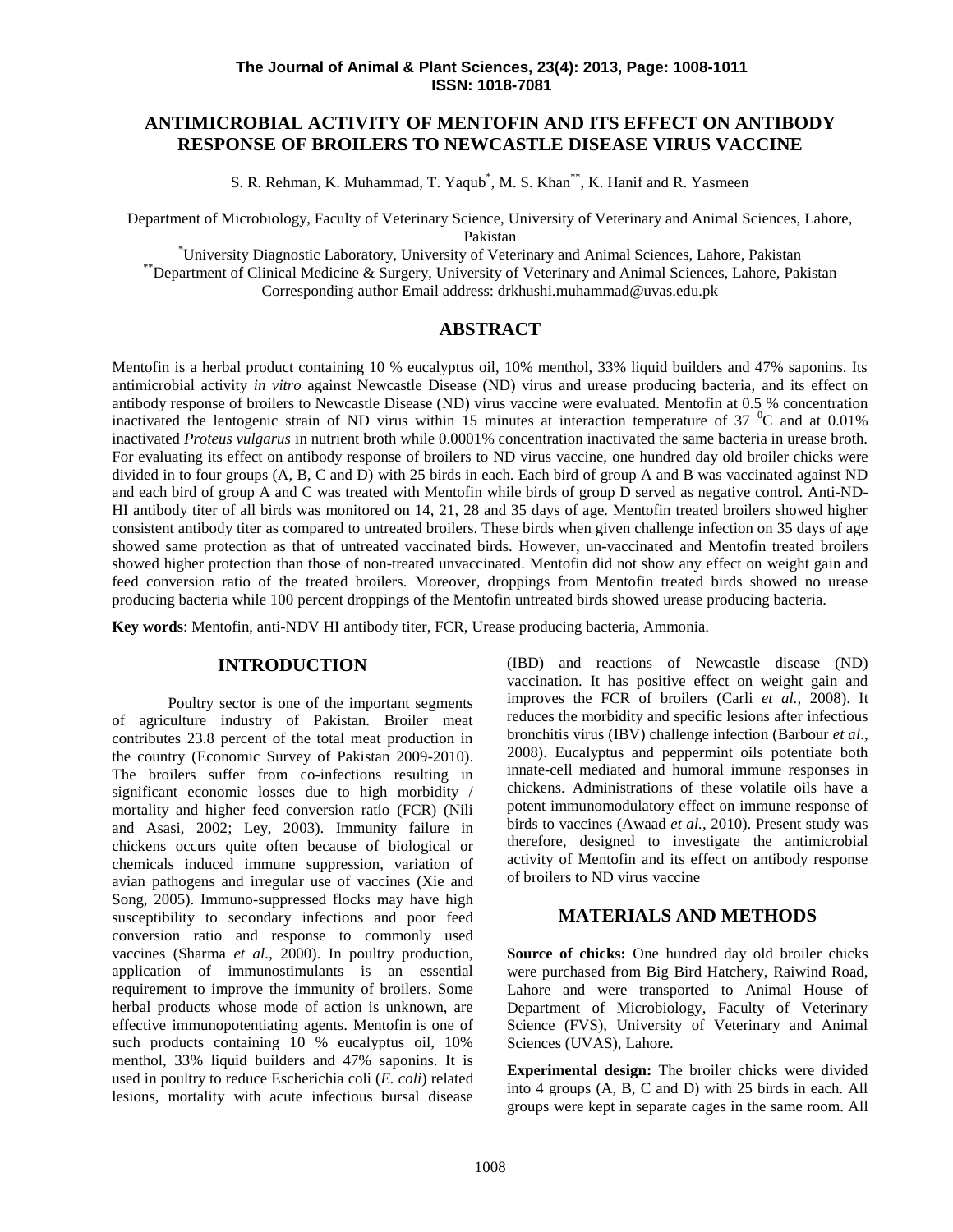the birds were given fresh water and feed containing toxin binder (Mycosorb) *ad lib*. All the birds of each group were given measured amount of the feed.

**Vaccination:** On day one, NDV and IBV vaccine (Bivalent) was administered to each bird of group A and B using spray method. On day 10 post first treatment (PFT), oil based inactivated avian influenza virus  $(H_9N_2)$ vaccine was administered to each bird of all groups (0.3ml/bird: subcut: mid-dorsal side of neck). On day 11 PFT, live attenuated D-78 vaccine against IBD was administered to birds of all groups through drinking water. On day 21 PFT, live attenuated NDV and IBV Vaccine were administered to each bird of group A and B through drinking water.

**Mentofin treatment:** Mentofin (EWABO, Germany) was administered to birds of group A and C in drinking water (0.25ml/litre) at age of 5-7, 15-17, 25-31 and 39-41 days (Barbour *et al.,* 2008).

**Blood collection:** Blood samples (3 ml) from each bird of all groups were collected from wing vein on day 7, 14, 21, 28 and 35 of age using 5 ml disposable sterile syringes. Each of the syringes was properly marked and kept undisturbed at 4 °C for overnight and subsequently at 37 °C for 2 hours. The serum thus separated from each syringe was separated and transferred to properly labeled serum vials. The serum samples thus collected were stored at -40 °C till required for further processing.

**Challenge infection:** Each bird of each experimental group was given challenge infection on 35 days of age using velogenic strain of the ND virus obtained from University Diagnostic Laboratory, UVAS, Lahore (0.2 ml: intranasal: 100 units of  $EID_{50}$ ). Clinical signs / symptoms, morbidity and mortality were recorded for 10 days post challenge infection. The dead birds were opened and postmortem changes were recorded (Alexander, 2003).

**Feed conversion ratio:** Measured amount of feed was given to each group of the birds. Weight gain of birds of each group was recorded at weekly interval i.e., on 7, 14, 21, 28 and 35 days of age. At end of the experiment, FCR at weekly basis was calculated of each group by using following formula;

### $FCR = Feed consumed / Weight gain$

**Detection of urease producing bacterea:** Samples of dropping of birds of each group (5 samples/ group) were collected at 35 days of age and were mixed in normal saline. Then these suspensions were inoculated into tubes containing nutrient and urea base broth (LAB<sup>®</sup>, UK). The  $\frac{m}{\alpha}$ tubes were incubated at 37°C for 48 hours.

**Antibody response:** Each serum sample was processed for monitoring anti-NDV-HI antibodies using hem agglutination inhibition (HI) test (Allan *et al.,* 1978). Vaccine vial of live lentogenic strain of ND virus was purchased and processed for determination of HA titer. Its 4HA was determined for its application in HI test.

**Antimicrobial activity:** *In vitro* antiviral activity of Mentofin against NDV was tested at different concentrations, time and temperature (Barbour *et al.,* 2010). *In vitro* antibacterial activity of Mentofin against urease producing bacteria (*Proteus vulgaris*) was determined at different dilutions and time according to the dilution technique (Tilton and Howard, 1987).

**Statistical analysis:** The data regarding HI titer was processed for calculation of geometric mean titer (Swayne *et al.,* 1998) and data about weight gain was analyzed using ANOVA (Steel *et al.,* 1997).

# **RESULTS AND DISCUSSION**

Mentofin treated broilers showed higher consistent antibody (anti-NDV HI antibody titer) response as compared to untreated broilers (Table 1). Essential oils of Eucalyptus and Peppermint in the Mentofin preparation might have enhanced the anti- NDV-HI antibodies in broilers (Awaad *et al.,* 2010). The herbal product treated birds show increased antibody response to either NDV or IBDV vaccine (Barbour *et al.,* 2008). Similarly, layers treated with Polyimmune show immuno-augmenting effect to NDV vaccine (Shabbir *et al.,* 2008). However, broilers treated with Habek Mint (*Mentha longifolia*) do not show any modulation in antibody response to NDV vaccine (Al-Ankari *et al.,* 2004).

Broilers treated with either Mentofin and vaccinated with NDV or vaccinated only showed 87 % protection. on 35 days age to challenge infection. However, non-vaccinated broilers treated with Mentofin showed higher protection (37%) as compared to that of in non treated unvaccinated birds (25%). Presumably Mentofin might have increased non specific resistance of the birds. However, vaccinated broilers treated with Mentofin show 35% protection, untreated but vaccinated birds 25% and untreated and unvaccinated birds 0% protection to challenge with velogenic strain of ND Virus (Awaad *et al*., 2010). Biomin® IMBO (herbal product) enhanced humoral immune response to live NDV vaccine, but did not decrease post virulent NDV challenge mortality (Mohammadamin and Qubih, 2010).

In *in vitro* studies revealed that , 0.75, 0.50 and 0.25% concentration of Mentofin inactivated the lentogenic strain of ND Virus within 5, 10 and 15 minutes, respectively at interaction temperature of  $37 \text{ }^0C$ . Concentration the Mentofin is inversely proportional to time required to inactivate the virus (Barbour *et al.* 2010). Methanol extract of leaves, hexane extract of leaves as well as the hexane and chloroform extract of seeds of Neem *(Azadirachta indica)* are effective for inhibiting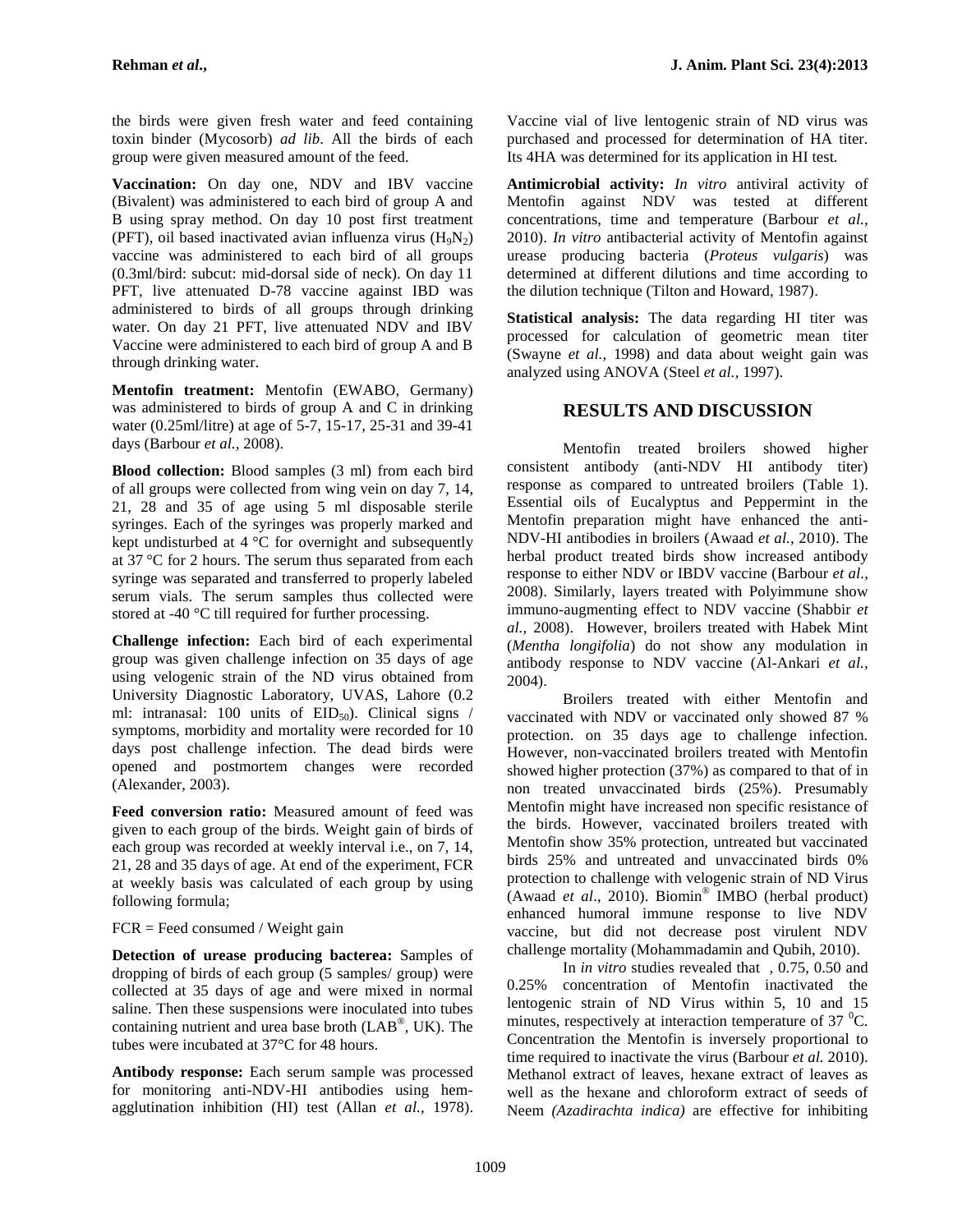NDV and IBDV replication in VERO cells and in chicken embryos (Helmy *et al.,* 2007).

Mentofin did not induce any effect on weight gain and in FCR (Table 2). However, in some experimental studies Mentofin treatment showed positive effect on weight gain and FCR of broilers (Barbour *et al.*, 2008). Feeding of Habek Mint (*Mentha longifolia*) causes improvement in the mean body weight, daily average weight gain, feed intake and FCR (Al-Ankari *et al.*, 2004).

All samples of droppings from Mentofin treated birds did not show urease producing bacteria while 100% droppings of the untreated birds showed the growth of same bacteria. Herbal products might be working as antibacterial agent against urease producing bacteria and ultimately mitigating the environmental level of ammonia. However, essential oil blend (CRINA) did not reduce the intestinal numbers of *C. perfringens* (spore forming bacteria) compared to a non-supplemented control group (Abildgaard *et al.,* 2010). It is observed that Mentofin at more than one percent concentration in nutrient broth inactivated the *Proteus vulgaris* while its 0.0001 % inactivated the bacteria in urea broth (Table 3&4). In urea broth alkaline pH might have augmented the antibacterial activity of the Mentofin. Eucalyptus oil has antibacterial activity against non spore forming

bacterial species such as *Haemophilus influenzae, H. parainfluenzae*, and *S. maltophilia* and S*. pneumoniae* (Cermelli *et al.,* 2008)

In conclusion Mentofin mitigate ammonia production in poultry sheds and as immuno-stimulant in poultry. This effect may enhance the non specific resistance of the birds against mild respiratory problems

**Table 1: Effect of Mentofin on the antibody response of broilers to Newcastle disease virus vaccine**

| <b>Treatment</b> (Group of<br><b>Broilers</b> ) |                        | Geometric mean titer of anti-<br>NDV-HI <sup>*</sup> antibodies at different |       |       |  |
|-------------------------------------------------|------------------------|------------------------------------------------------------------------------|-------|-------|--|
| $n=25$                                          | age (days) of broilers |                                                                              |       |       |  |
|                                                 | 14                     | 21                                                                           | 28    | 35    |  |
| Vaccinated<br>$^{+}$                            | 6.1(69)                | 6.4(84)                                                                      | 7.2   | 7.5   |  |
| Mentofin treated (A)                            |                        |                                                                              | (147) | (181) |  |
| Vaccinated (B)                                  | 5.4                    | 6.1                                                                          | 6.6   | 6.9   |  |
|                                                 | (42)                   | (64)                                                                         | (97)  | (119) |  |
| Mentofin treated and                            |                        |                                                                              |       |       |  |
| non-vaccinated $(C)$                            |                        |                                                                              |       |       |  |
| Vaccinated<br><b>Non</b>                        |                        |                                                                              |       |       |  |
| Non Treated (D)                                 |                        |                                                                              |       |       |  |

Figures in Table shows GMT on the basis of well number of the serum dilution while figures in parenthesis indicate the GMT on basis of dilution data of the serum

| Table 2: Effect of Mentofin on Weight gain and FCR of broilers on weekly basis |
|--------------------------------------------------------------------------------|
|--------------------------------------------------------------------------------|

| <b>Treatment</b> (Group) $n=25$     | Weight (grams) and FCR of vaccinated broilers at different age (days) |            |            |             |             |
|-------------------------------------|-----------------------------------------------------------------------|------------|------------|-------------|-------------|
|                                     |                                                                       | 14         |            | 28          | 35          |
| Vaccinated + Mentofin Treated $(A)$ | 108.4(1.1)                                                            | 285.2(1.5) | 574.9(1.6) | 945.1 (1.7) | 1256.1(2.0) |
| Vaccinated $(B)$                    | 117.8(1.0)                                                            | 309.2(1.4) | 595(1.5)   | 993.0(1.6)  | 1267.8(2.0) |
| Mentofin Treated $(C)$              | 127.2(0.9)                                                            | 349.2(1.2) | 680(1.4)   | 1096.7(1.5) | 1374 (1.8)  |
| Non Vaccinated $+$ Non Treated (D)  | 121.8(1.0)                                                            | 349.7(1.2) | 676.1(1.4) | 1073.0(1.5) | 1350.7(1.9) |

F Figures in parenthesis show FCR values of the respective group of birds and figure outside the parenthesis show the values of weight gain. There is no significant difference in weight gain and FCR values in the same column of respective group of birds.

|  |  | Table 3: In Vitro Antibacterial Activity of Mentofin |  | Tabl |
|--|--|------------------------------------------------------|--|------|
|  |  | against Proteous vulgarus in Nutrient Broth          |  |      |

| <b>Dilutions</b><br>of | <b>Incubation Time for Interaction of Mentofin</b><br>with the Urease Producing Bacteria (hours) |  |    |    |           |  |
|------------------------|--------------------------------------------------------------------------------------------------|--|----|----|-----------|--|
| Mentofin               |                                                                                                  |  | 24 | 48 | Meı       |  |
| $10^{-1}$              |                                                                                                  |  |    |    | $10^{-1}$ |  |
| $10^{-2}$              |                                                                                                  |  |    |    | $10^{-2}$ |  |
| $10^{-3}$              |                                                                                                  |  |    |    | $10^{-3}$ |  |
|                        |                                                                                                  |  |    |    | $-6 - 5$  |  |

*Proteus vulgarus* was isolated from broiler droppings and was inoculated in each dilution of Mentofin in nutrient broth. Each tube was incubated at  $37\text{ °C}$  for 48 hours. Loop full material from each dilution was transferred to urea agar on 8, 16, 24 and 48 hours of incubation. Growth of the bacteria and development of pink color on the urea agar is indication that Mentofin did not inactivate the bacteria.

**Table 4:** *In Vitro* **Antibacterial Activity of Mentofin against** *Proteus vulgarus* **in Urea Broth**

| <b>Dilutions</b><br>of | <b>Incubation Time (hours) for Interaction of</b><br><b>Mentofin with the Urease Producing Bacteria</b> |    |    |           |  |  |
|------------------------|---------------------------------------------------------------------------------------------------------|----|----|-----------|--|--|
| Mentofin               |                                                                                                         | 16 | 24 |           |  |  |
| $10^{-1}$              |                                                                                                         |    |    | $- (8.0)$ |  |  |
| $10^{-2}$              |                                                                                                         |    |    | $-(8.0)$  |  |  |
| $10^{-3}$              |                                                                                                         |    |    | $-(9.0)$  |  |  |
| $10^{-4}$              |                                                                                                         |    |    | $-(9.0)$  |  |  |
| $10^{-5}$              |                                                                                                         |    |    | -010.0    |  |  |

*rProteus vulgarus* was isolated from broiler droppings and was inoculated in each dilution of Mentofin in urea broth. Each tube was incubated at  $37\text{ °C}$  for 48 hours. Loop full material from each dilution was transferred to urea agar on 8, 16, 24 and 48 hours of incubation. Growth of the bacteria and development of pink color on the urea agar is indication that Mentofin did not inactivate the bacteria. Figures in parenthesis indicate the pH of the medium. Positive sign + indicates that bacteria was remained viable and grew well on urea agar.